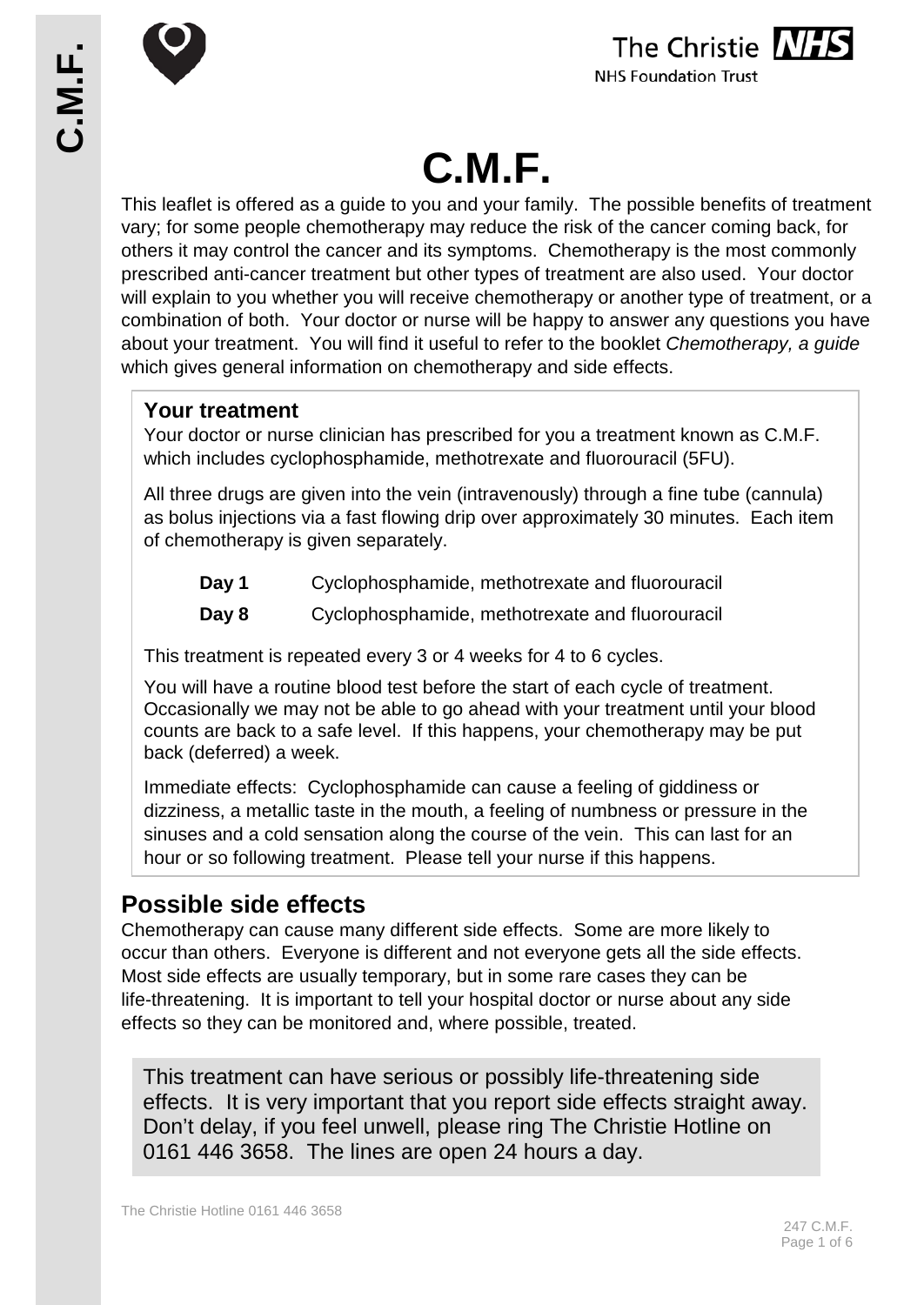#### **Common side effects (more than 1 in 10)**

#### • **Increased risk of serious infection**

You are vulnerable to infection while you are having chemotherapy. Minor infections can become life-threatening in a matter of hours if left untreated. Symptoms of infection include fever, shivering, sweats, sore throat, diarrhoea, discomfort when you pass urine, cough or breathlessness. We recommend that you use a digital thermometer so you can check your temperature. You can buy one from your local chemist.

### **If you feel unwell, you have symptoms of an infection or your temperature is 37.5ºC or above or below 36ºC contact The Christie Hotline straight away**.

#### • **Bruising or bleeding**

This treatment can reduce the production of platelets which help the blood clot. Let your doctor know if you have any unexplained bruising or bleeding, such as nosebleeds, bloodspots or rashes on the skin, and bleeding gums. You may need a platelet transfusion.

#### • **Anaemia (low number of red blood cells)**

While having this treatment you may become anaemic. This may make you feel tired and breathless. Let your doctor or nurse know if these symptoms are a problem. You may need a blood transfusion.

#### • **Bladder irritation**

Cyclophosphamide may cause a burning sensation or irritation on passing urine because the chemotherapy irritates the bladder wall. To prevent this drink a large glass or water both before and after treatment with cyclophosphamide. Also, try to pass urine as soon as the urge is felt. It is important that you continue to drink plenty of fluids during your chemotherapy, up to 2 litres a day is recommended. If you do have a burning sensation or irritation on passing urine, please contact the hospital straight away.

#### • **Hair thinning**

Some hair loss may occur during treatment, including body and facial hair. It is advisable to avoid perms, colours, use of hot brushes and vigorous frequent washing that could increase hair loss. Please remember that this is a temporary side effect and your hair will grow back when your treatment is completed. If you would like an appointment with the wig service, this can be arranged for you by visiting the Cancer Information Centre (department 7). It is a good idea to get your wig before you lose a lot of hair which you can then match to your natural colour. Ask the staff for a copy of the 'Wig Fitting Service at The Christie'. A selection of headscarves and turbans is available from 'Headstart' which is a free service run by experienced volunteers. For appointments please ring 0161 918 7138.

#### • **Nausea and vomiting (sickness)**

The severity of this varies from person to person. Anti-sickness medication may be given along with your chemotherapy to prevent this. You will be given anti-sickness tablets to take at home. If you continue to feel or be sick, contact your GP or this hospital, because your anti-sickness medication may need to be changed or increased.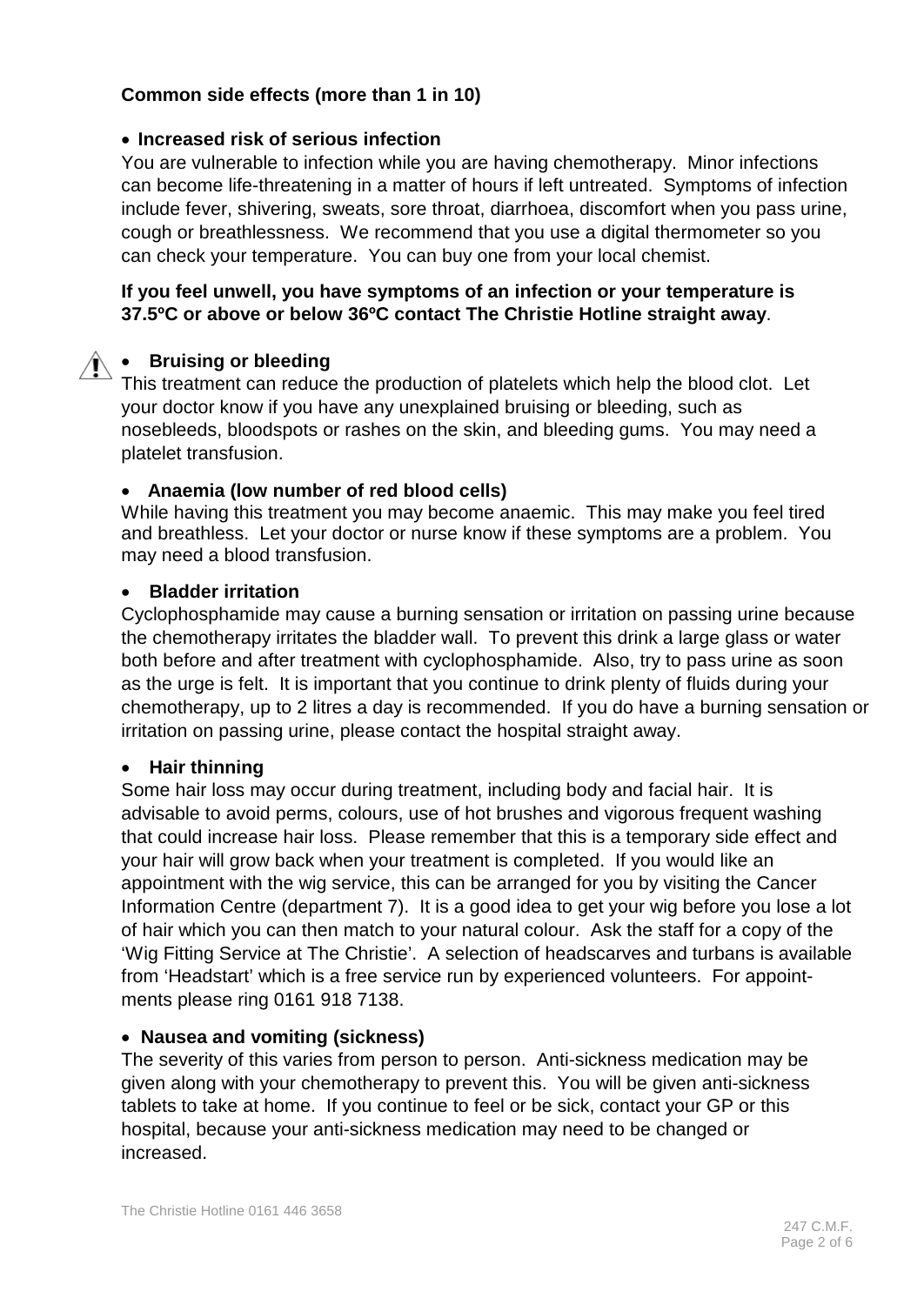#### • **Lethargy**

Some chemotherapy may make you feel tired and lacking in energy. It can be frustrating when you feel unable to cope with routine tasks. You may benefit from additional support during your treatment. Complementary therapies may be helpful. Speak to your nurse or doctor for further information. If necessary, take time off work. Gentle exercise, such as walking, can be beneficial.

#### • **Sore mouth**

Your mouth may become sore or dry, or you may notice small mouth ulcers during this treatment. Drinking plenty of fluids and cleaning your teeth regularly and gently with a soft toothbrush can help to reduce the risk of this happening. We can prescribe a mouthwash for you to use during treatment. You can dilute this with water if your mouth is sore. Ask your doctor or nurse for further advice. There is also general mouth care information in the chemotherapy booklet. If you continue to have a sore mouth, please contact The Christie Hotline.

#### • **Strange taste**

Chemotherapy can often leave a strange, metallic taste in your mouth. It can also make food seem tasteless and bland. Normal taste will usually come back after the treatment finishes. Ask the staff for dietary booklets which you may find helpful.

#### • **Sore eyes**

You may experience dry and/or a gritty feeling in your eyes following treatment. If this happens, using Hypromellose eye-drops will help to ease the discomfort. If the problem persists contact this hospital. Your eyes may also water. This will improve in time and needs no specific treatment.

#### • **Diarrhoea**

If this becomes a problem while you are having treatment, contact The Christie Hotline for advice. **If you develop severe diarrhoea it is important to contact this hospital straightaway as this may be a sign of a serious infection. Don't delay!**

#### • **Constipation**

It is very common to become constipated. Try to drink plenty of fluids and eat foods high in fibre. Tell your doctor who may prescribe a suitable laxative. Ask the staff for a copy of 'Eating: Help Yourself' which has useful ideas about diet when you are having treatment.

#### • **Loss of periods**

Due to the effect of chemotherapy on the ovaries, you may find that your periods become irregular or stop. This is more likely in women over the age of 40 when most women will notice some change in their periods. It is less common in women under the age of 40 but does still happen and can result in significant menopausal symptoms (see section below). Even if your periods stop completely during chemotherapy your periods may come back several years later. This means that you may be able to become pregnant even many years after chemotherapy. It is very important to use contraception if you don't want to get pregnant.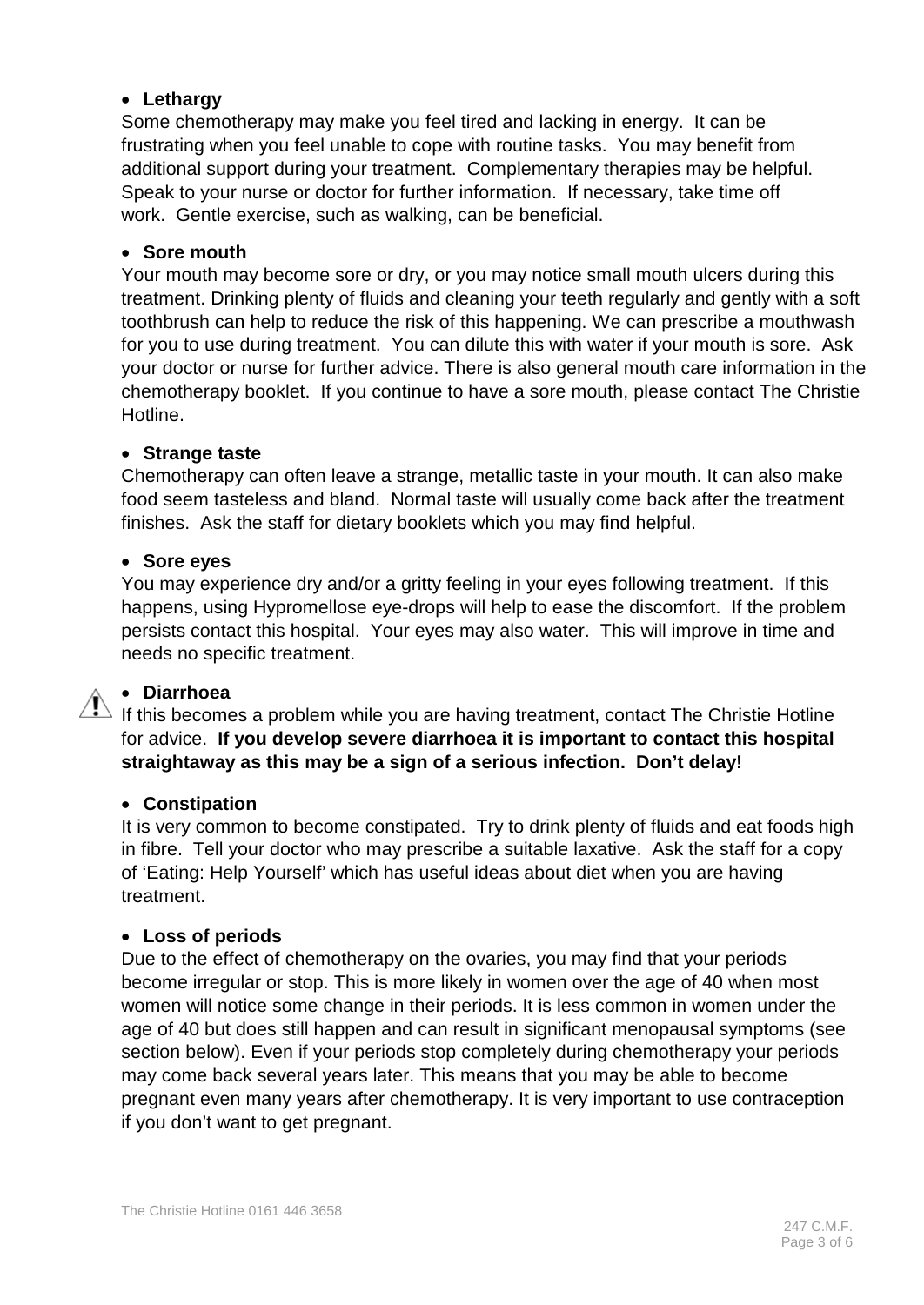#### • **Menopausal symptoms**

When the ovaries stop working due to chemotherapy or during a natural menopause most women experience symptoms such as hot flushes, sweats (night and day) and vaginal dryness. These hormonal changes can make the vagina feel as though it has shrunk and become less easy to stretch. This is called vaginal atrophy and can result in discomfort, pain on sexual intercourse, itching and recurrent urine infections. If your ovaries don't start to work again the vaginal symptoms can be permanent, although the flushes and sweats tend to reduce and stop over a small number of years. Some women who have already gone through menopause may notice their symptoms worsening for a time after chemotherapy.

The vaginal symptoms can start early and the longer they are left the harder they can be to treat. Please contact your specialist nurse either in clinic or by phone when the symptoms first develop if you would like help. Symptoms can be managed in several ways including gels, essential oil pessaries and sometimes local oestrogen replacement. You may also find it helpful to request the booklet 'Menopausal symptoms and breast cancer' by Breast Cancer Care (either from your breast care nurse, the cancer information centre at The Christie or online).

#### • **Changes to nails**

Your nails may become darker. White lines may appear on the surface of the nail. These changes grow out over a few months once the treatment has finished. Acrylic nails are not recommended.

#### • **Heartburn**

Chemotherapy treatment can cause indigestion or reflux. If you experience this please contact The Christie Hotline. Heartburn can be treated with medication from your GP.

#### **Uncommon side effects (less than 1 in 10)**

#### • **Chest pain or stroke**

A small number of patients receiving 5-Fluorouracil (5FU) can experience chest pain (angina) or rarely have a heart attack. Extremely rarely this may lead to death. Other complications such as stroke or mini-stroke can happen but are exceptionally rare. If you develop any of these symptoms you should contact your hospital doctor for advice. In an emergency you should go immediately to your nearest accident and emergency department.

# • **Blood clots**

During chemotherapy you are more at risk of blood clots in the legs (DVT) or lungs (PE). Occasionally these clots can be life-threatening. To help prevent clots, keep mobile and drink plenty of non-alcoholic fluids.

#### • **Skin changes**

C.M.F. can cause a rash, which may be itchy. Your doctor can prescribe medication to help with this. Areas of skin which have previously been treated with radiotherapy may become red and sore. Your skin may darken because of excess production of pigment. Your skin colouring usually returns to normal a few months after treatment has finished. Asian and African-Caribbean people may develop noticeable light patches on their skin.

continued…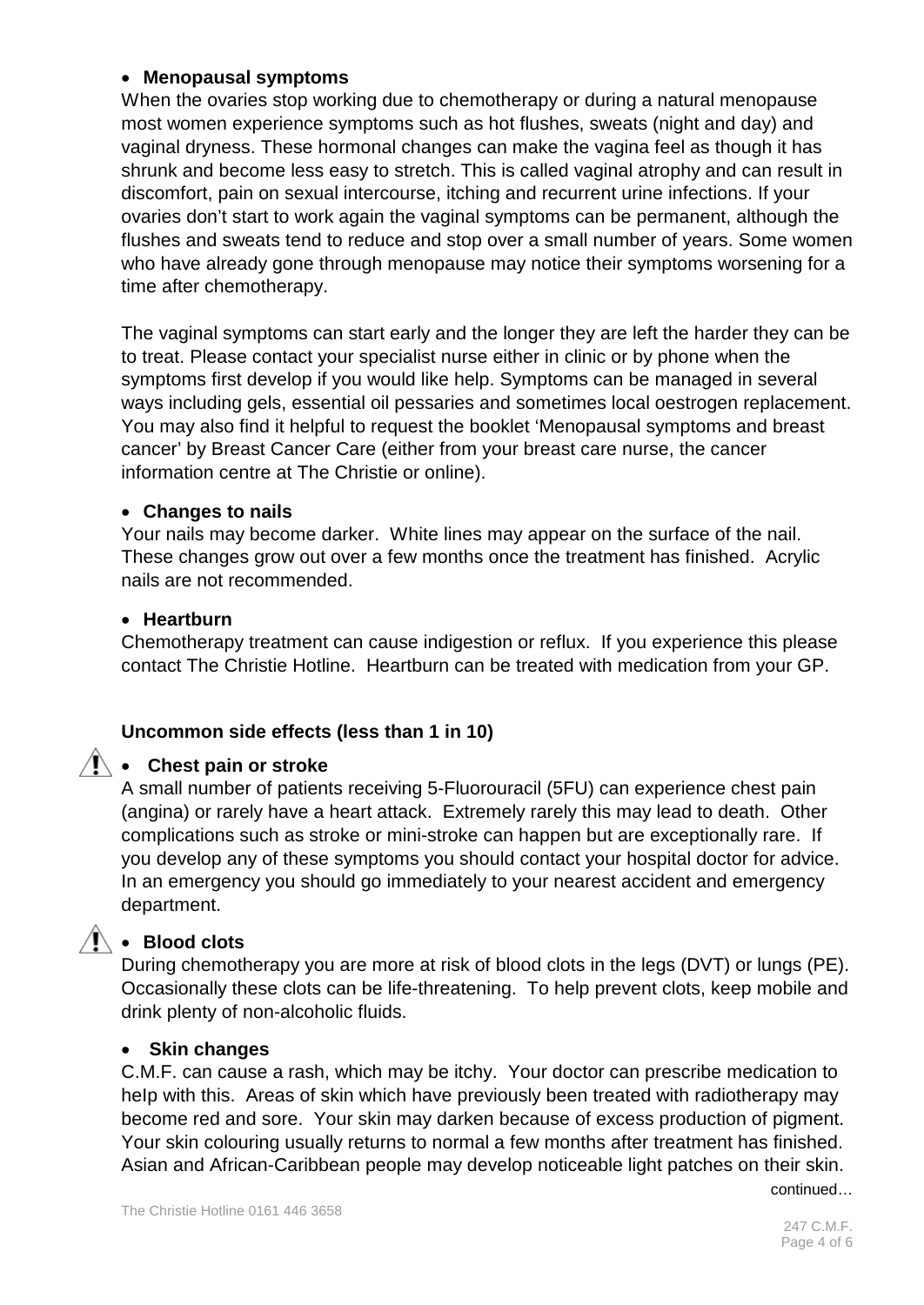During treatment and for several months afterwards you will be more sensitive to the sun and your skin may burn more easily. You can still go out in the sun, but always wear a high protection factor sun cream and cover up with clothes.

#### **Rare side effects (less than 1 in 100)**

• **Infiltration** is when chemotherapy leaks outside the vein. If you develop redness, soreness or pain at the injection site **at any time** please let us know straight away.

## **Serious and potentially life threatening side effects**

In a small proportion of patients chemotherapy can result in very severe side effects which may rarely result in death. The team caring for you will discuss the risk of these side effects with you.

**Medicines to be avoided on this regimen**: Do not take any medicines that contain aspirin, ibuprofen or co-trimoxazole. Be careful! Some cold remedies and painkillers contain aspirin and ibuprofen. Check with your pharmacist and tell them you are having treatment with methotrexate. Please ask your doctor at the Christie for advice about any other medication you are taking, including non-prescribed medicines, complementary therapies and herbal medicines.

# **Sex, contraception & fertility**

# **Protecting your partner and contraception:**

We recommend that you or your partner use a condom during sexual intercourse while you are having the course of chemotherapy. Chemotherapy is dangerous to unborn babies and you should not try to become pregnant whilst you are having chemotherapy. Using a condom will also protect your partner from any chemotherapy drugs that may be present in the semen or vagina.

If you suspect that you may be pregnant please tell your doctor immediately.

**Fertility:** This chemotherapy may affect your ability to have children. Your doctor or nurse should have discussed this with you. If not, please ask them before you start treatment.